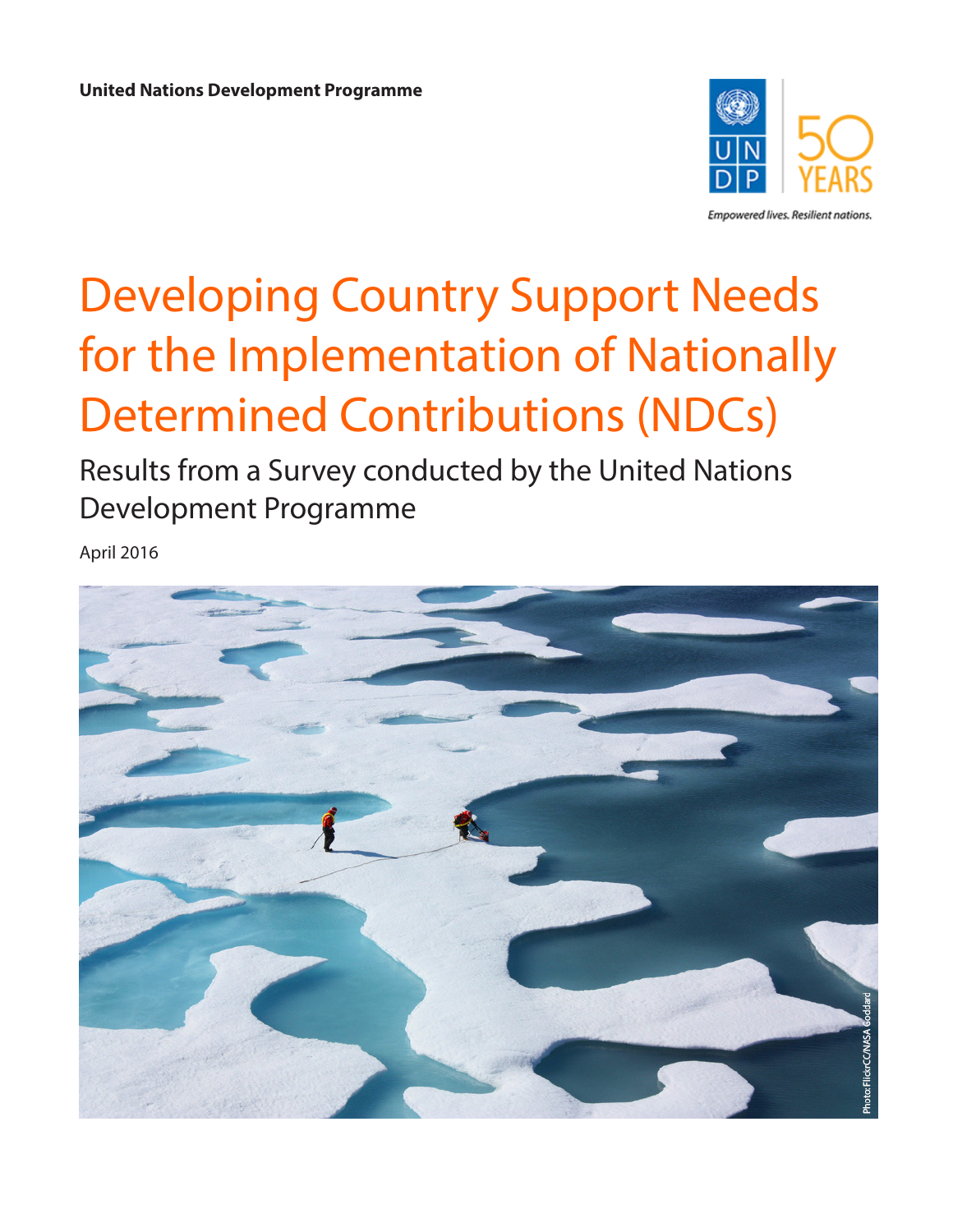## UNDP Survey on NDC Implementation Support Needs

Building on its previous country support in the run up to the Paris Agreement, UNDP conducted a survey to assess countries' capacity development support needs as they prepare for implementation of the Paris Agreement and, in particular, their Nationally Determined Contributions (NDCs). The survey addressed countries' progress on NDC implementation planning, as well as capacity development or technical assistance needs related to NDC implementation. While the survey was conducted to inform UNDP's internal discussions on NDC work, UNDP is sharing the results as they may prove useful for other organisations and partners providing NDC-related support.

The survey was distributed to countries that participated in UNDP's past NDC regional technical dialogues as well as in sub-regional technical training workshops that were organized by UNDP in collaboration with the UNFCCC Secretariat. Responses were received from 72 respondents (66 valid), representing 58 developing countries (17 from Asia-Pacifc, 10 from Latin America & the Caribbean, 23 from Africa, 4 from Europe & CIS, and 4 from Arab states). Eleven of the countries were Small Island Developing States (SIDS) and 19 were Least Developed Countries (LDCs).



#### **Figure 1. Distribution of Responding Countries by Region**

## Current Status of NDC Planning in Developing Countries

With the successful adoption of the Paris Agreement, countries are now beginning to plan for implementation of the NDCs that they submitted in the lead-up to the climate change negotiations. However, countries are at diferent stages in developing plans or strategies that will guide national implementation of their NDCs. The survey found that more than two-thirds of the responding countries have either not yet started with planning for NDC implementation (34%) or are in initial discussions with stakeholders (33%). Technical support for NDC planning and readiness will therefore be crucial over the coing years in order to achieve successful implementation of NDCs.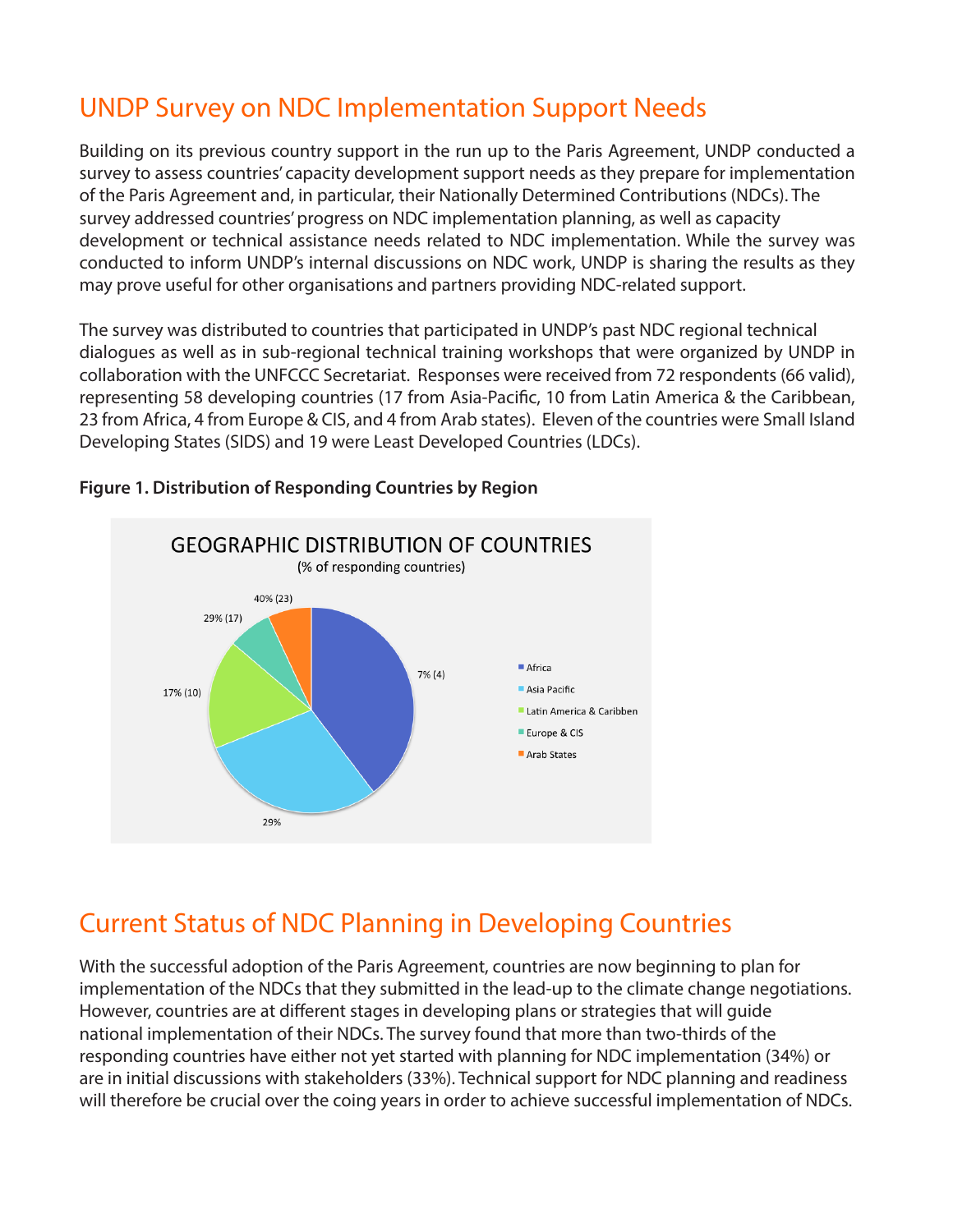In most cases, countries' NDC planning and implementation will build on existing climate change-related plans and strategies. The survey found that over two-thirds (71%) of responding countries have already developed a national climate change strategy or plan; nearly half (47%) of the countries have a national adaptation plan; more than a third (34%) have developed sectorial mitigation plans; 40% have a low emission development strategies (LEDS); and 48% have other plans or strategies that will contribute to NDC implementation (e.g., national development plans, sectorial adaptation plans, climate change laws, energy policies, etc.). These plans and strategies will play a key role in national efforts to translate NDCs into concrete actions.



**Figure 2. Existing Plans and Strategies to Support NDC Implementation**

## Identifed Support Needs for NDC Implementation

The primary objective of this survey was to identify key capacity development/technical assistance needs related to NDC implementation. The top four needs identifed by respondents were capacity development/technical support for: 1) mobilizing resources for NDC implementation (77% answering "extremely relevant"), 2) developing NDC implementation plans (67%), 3) developing/ improving information base and monitoring systems (62%), and 4) building institutional structures and coordination mechanisms (61%).

Other key areas identifed as extremely relevant were estimating NDC implementation costs (59%) and building awareness and ownership of NDCs at the national level (59%). Linkages to sustainable development goals play an important role: respondents noted the need for support to assess sustainable development impacts of NDCs (42% noting extremly relevant). Furthermore, respondents noted the relevance of technical assistance for revisiting NDCs based on the Paris Agreement and for incorporating gender considerations in NDC implementation. Responses received from the 66 respondents are summarised in Figure 3.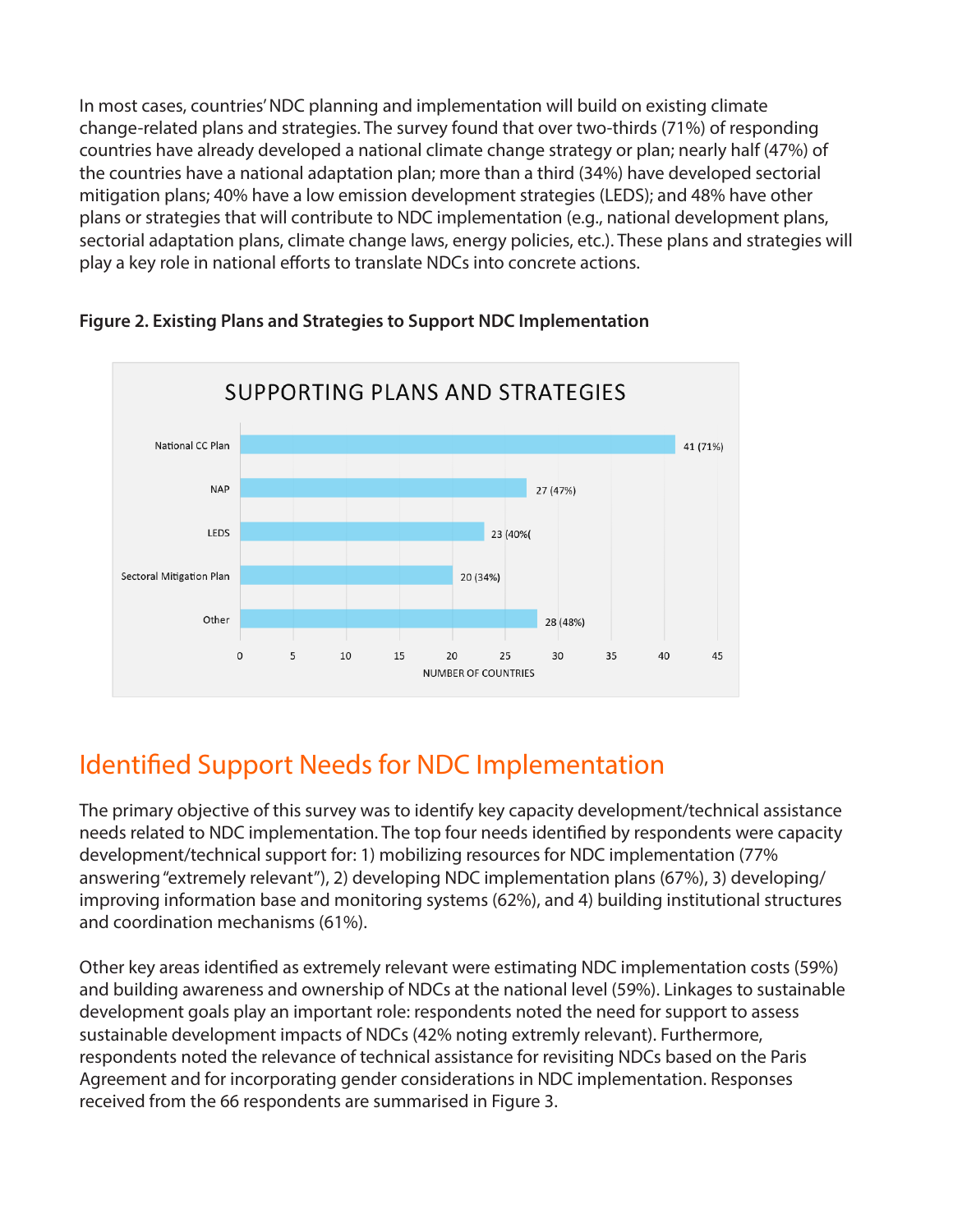

### **Figure 3. Capacity Building Needs of Developing Countries**

In addition to the support areas identifed above, qualitative comments received from respondents noted the need for trainings or consultations with stakeholders in key economic sectors, IPCC greenhouse gas (GHG) inventory methodologies, and emission factor studies. Other areas of interest include understanding the application of market mechanisms, and developing the capacity of industry and local and federal governments to identify opportunities for mitigation and adaptation.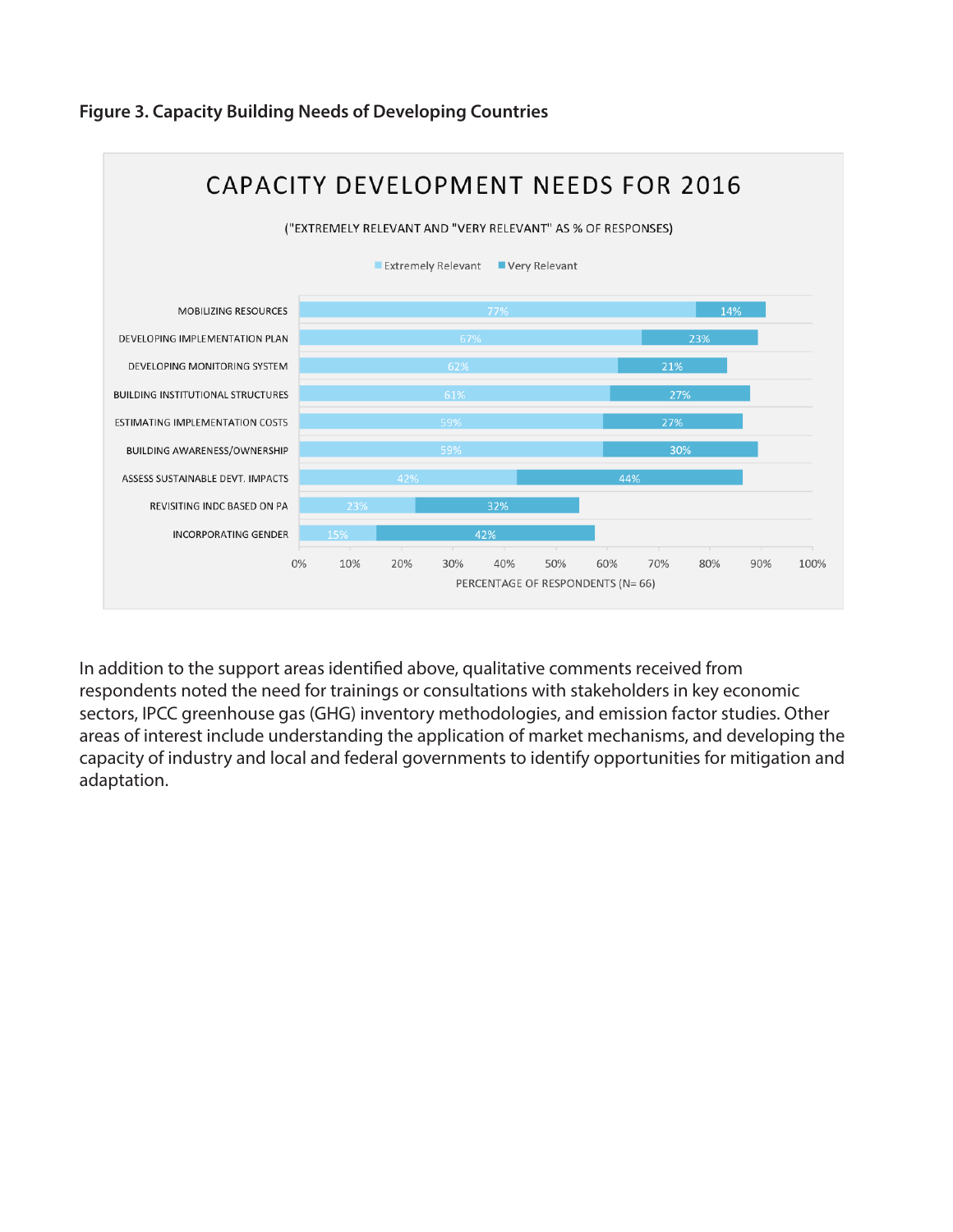## Key Themes Identifed in Survey Responses

#### **Areas of Support Needs:**

- 1) Moving from INDCs to NDC Implementation
- 2) Building Support for Climate Action
- 3) Assessments & Priority Setting
- 4) Developing an Information Base and Monitoring Systems
- 5) Institutional Arrangements
- 6) Sector-specifc Approaches and Access to Technology
- 7) Mobilizing Resources and Private Sector Participation for NDC Implementation

#### 1) Moving from INDCs to NDC Implementation

Respondents expressed uncertainty around the next steps required to move from submitted INDCs to NDC implementation. Translating these submitted INDCs into concrete policies, programs, and projects will be key to successful implementation. Respondents identifed a need to develop capacities to institutionalize robust NDC processes that link sustainable development with ambitious mitigation and adaptation efforts. They highlighted the need for support for the development of NDC implementation plans, including guidance from technical experts and the sharing of experiences between countries.

Furthermore, respondents noted the need to increase technical capacities for GHG inventories; policy assessments; enabling policies and regulations; cost estimates for NDC implementation; and preparing for future rounds of NDCs. The need to develop capacities of national and sub-national actors was stated as well. One idea championed by respondents was to facilitate peer-to-peer learning among countries based on similar NDC contexts.

#### 2) Building Support for Climate Action

The lack of awareness and/or knowledge about the Paris Agreement, climate change, and NDCs provides a signifcant obstacle to successful NDC implementation. Respondents recognized the importance of building political support at the highest level, and requested technical support for education and awareness raising among political leaders, decision-makers, and the general public.

Respondents thereby saw awareness as a key step to securing political approval and commitment. The lack of clarity among policy makers with respect to international support for fnance and knowledge of NDC implementation is one of the most fundamental challenges. It was further suggested that questions regarding the mobilization of climate fnance could be addressed through roundtables or dialogues with partners. Overall, the need for communication and awareness strategies around INDCs and NDC implementation was emphasized.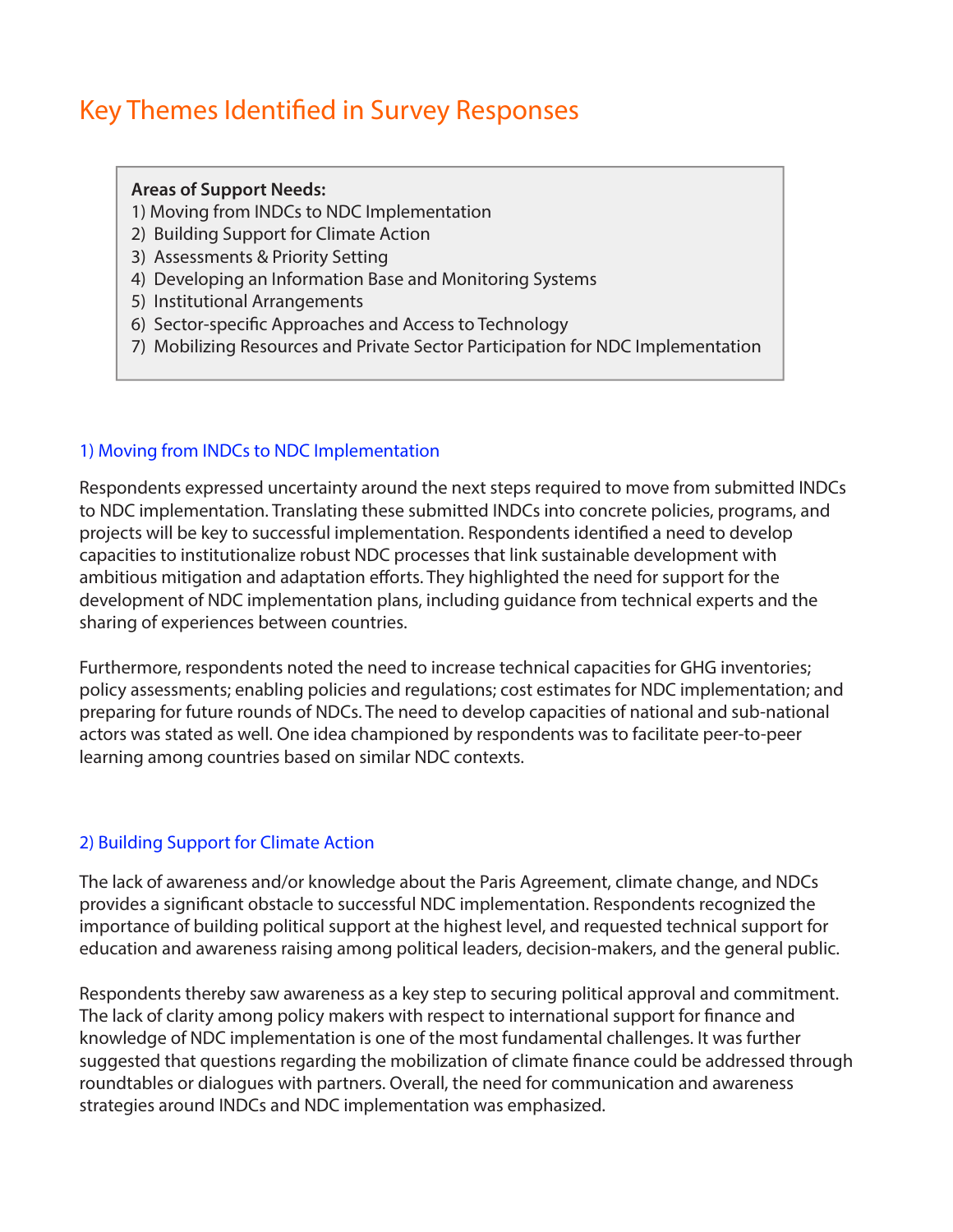#### 3) Assessments & Priority Setting in the context of the NDC

Given the scale of NDC implementation, respondents saw a need to disaggregate NDCs into sector based reviews to defne priority areas and interventions. Countries requested support for the development of baselines and scenarios which are key to designing clear road maps of mitigation measures. Support would include exercises on how to establish the baseline for key sectors, targeted sectorial exercises (including REDD+) to understand economy wide mitigation action, as well as exercises in scenario building for mitigation and adaptation. In addition, countries identifed the need for support for GHG projections and the impact of policies and measures on the mitigation target.

Developing the capacity to understand markets and the application of market mechanisms for mitigation actions was identifed as another key support area. Furthermore, countries were interested in enhancing skills for economic modeling and economic instruments for the design and implementation of mitigation projects. Conducting feasibility studies for mitigation actions and developing technology roadmaps were identifed as support needs as well.

The integration of adaptation emerged as another strong concern. Specifcally, the need to strengthen capacity for technical assessments and methodologies for assessing vulnerabilities and adaptation needs (including community-based assessments) was identifed.

#### 4) Developing an Information Base and Monitoring Systems

Respondents identifed the need to develop capacities for data collection, reporting, monitoring and evaluation and/or verifcation mechanisms for the national as well as the subnational level. Training has been requested for emissions accounting, as well as for understanding processes relating to compliance (including reporting to UNFCCC process).

Countries need support for developing and strengthening Measuring, Reporting and Verifcation (MRV) systems in the context of their NDCs, strengthening monitoring capacities, and carrying out gap analyses on data availability and sharing. The question of how to ensure robust data sets from various sectors was raised as well.

#### 5) Institutional Arrangements in the context of the NDC

Another key challenge identifed was how to create robust institutional structures to manage the NDC implementation process. As countries begin preparing for NDC implementation, institutional arrangements will be critical. In many cases countries will build on the institutional arrangements that are already in place for climate action, however more work will be needed. This may include strengthening the capacity of lead institutions to develop and implement NDC-related policies and programs, coordinate with sectorial line ministries, and engage stakeholders in the NDC implementation process.

Respondents identifed the need of support for intergovernmental coordination and development of institutional structures for the coordination of NDC implementation, as well as support from bilateral or international cooperation.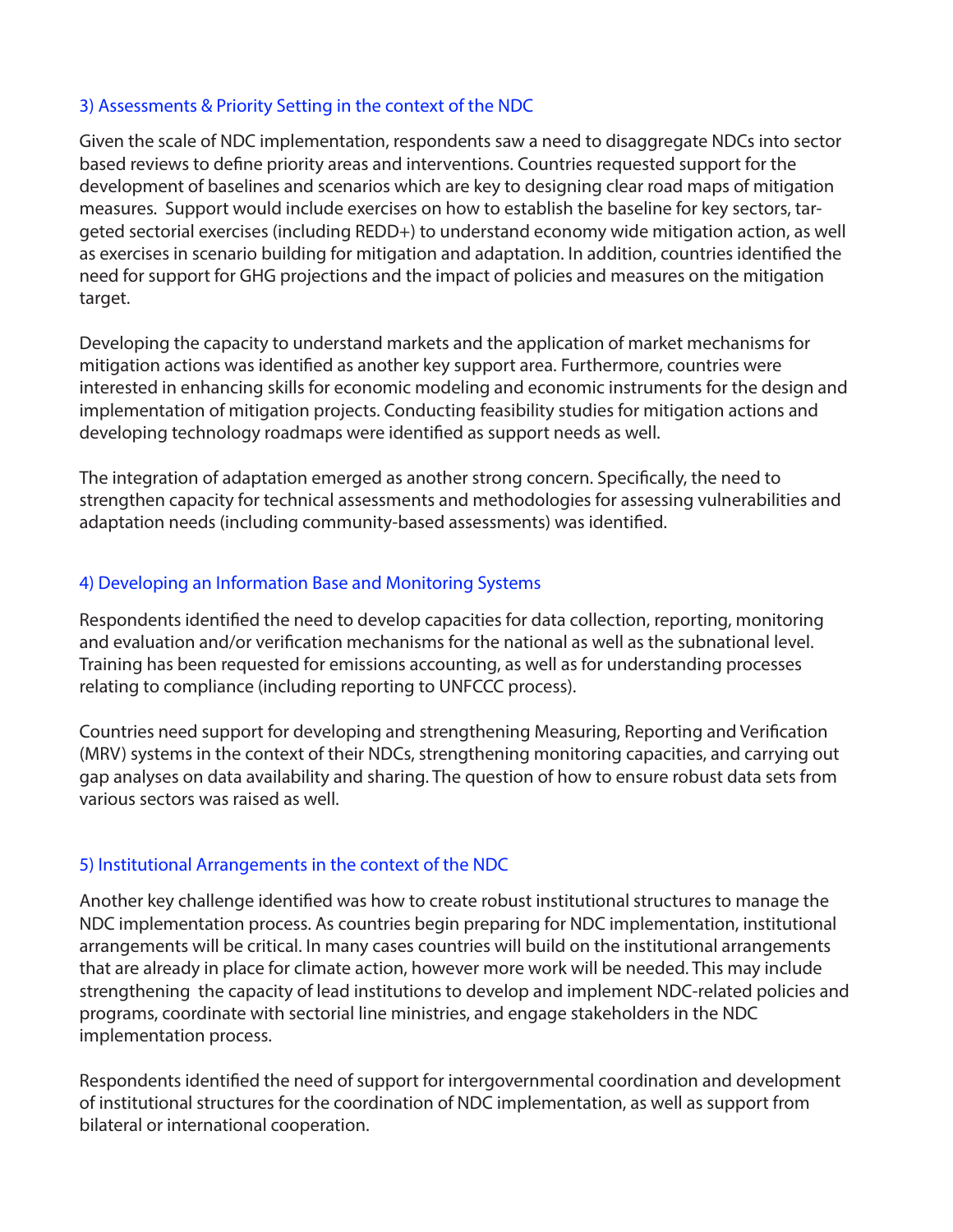#### 6) Sector-Specifc Approaches and Access to Technology

A central component to NDC implementation will be disaggregating national NDC targets to various line ministries and determining mitigation potentials to be achieved. Part of this exercise will involve working with sectorial representatives (including industry and other private sector representatives) and aligning mitigation efforts with sectorial priorities.

Countries requested support for sector specifc training on mitigation and adaptation action implementation and support for sectors during the implementation process. The integration of climate change into sectorial policies would provide an enabling environment, as would the development of sector-specifc standards or guidelines for implementing the NDC. Support for developing clear road maps with time frames for identifed actions was also identifed as a priority.

The majority of mitigation actions involve new technologies and the challenge arises in how to best provide access to them. Our respondents are interested in increasing their capacities to adopt new, clean technologies, including the development or transfer of energy and other technologies. Countries requested support in identifying opportunities for the transfer or acquisition of clean technologies, as well as for the mobilization of funding for those interventions. Capacity development for project design and management that involve new technology deployment has also been identifed as a support area, as were opportunities for knowledge sharing on successful, relevant low cost technology.

#### 7) Mobilizing Resources and Private Sector Participation for NDC Implementation

After assessing the cost of implementation, transforming NDC implementation plans into investment-ready projects is one of the primary concerns. Countries anticipate the need to review fnancial requirements, identify national public resources (especially for unconditional targets), and attract international fnancial support. This will involve carrying out a gap analysis of existing institutional fnancial frameworks and recommendations for efective institutional mechanisms, including the potential use of carbon or new market mechanism to access international climate fnance. Countries stated the need for increasing their capacities to develop appropriate fnancial proposals or requests for funding assistance from diferent sources and for the specifc sectors identifed in the NDCs. The creation of pilot projects that demonstrate new investment schemes was likewise suggested to accelerate mitigation actions.

As of now, awareness about the Paris Agreement, climate change, and NDCs remains low among private sector entities, which provides a signifcant barrier to move forward with concrete action. Dialogues with industry and private sector companies were identifed as a high priority, as was the need to share experiences and lessons learned from involving the private sector. Countries are specifcally looking for tools and approaches related to engaging private sector actors in the NDC implementation phase and the opportunity to build on experiences from public-private partnerships and other relevant initiatives.